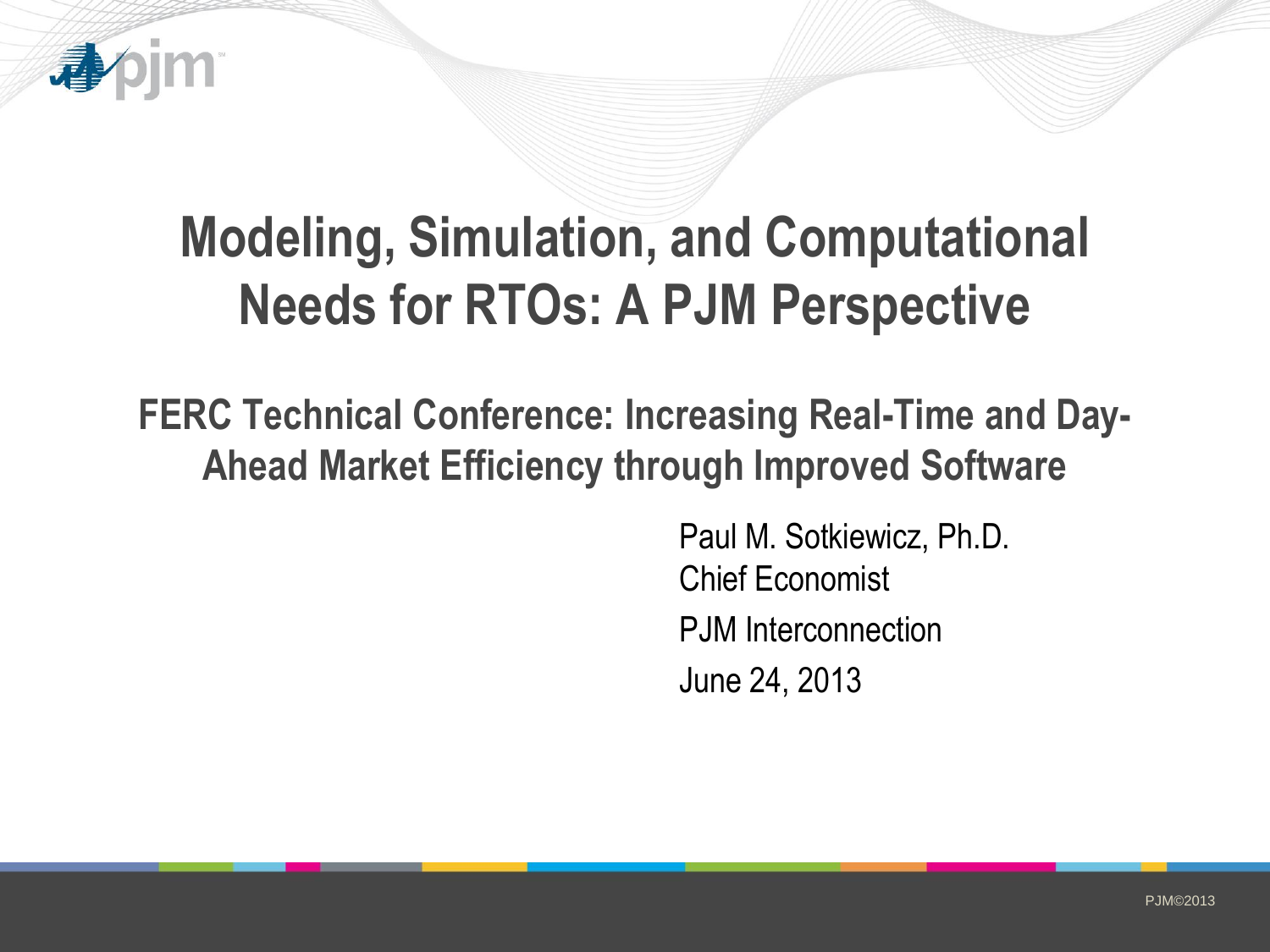



#### **KEY STATISTICS**

| <b>Member companies</b>            | $800+$               |
|------------------------------------|----------------------|
| Millions of people served          | 60                   |
| Peak load in megawatts             | 163,848              |
| MWs of generating capacity         | 185,600              |
| <b>Miles of transmission lines</b> | 59,750               |
| GWh of annual energy               | 832,331              |
| <b>Generation sources</b>          | 1,365                |
| Square miles of territory          | $\overline{214,000}$ |
| <b>States served</b>               | $13 + DC$            |

As of 7/2012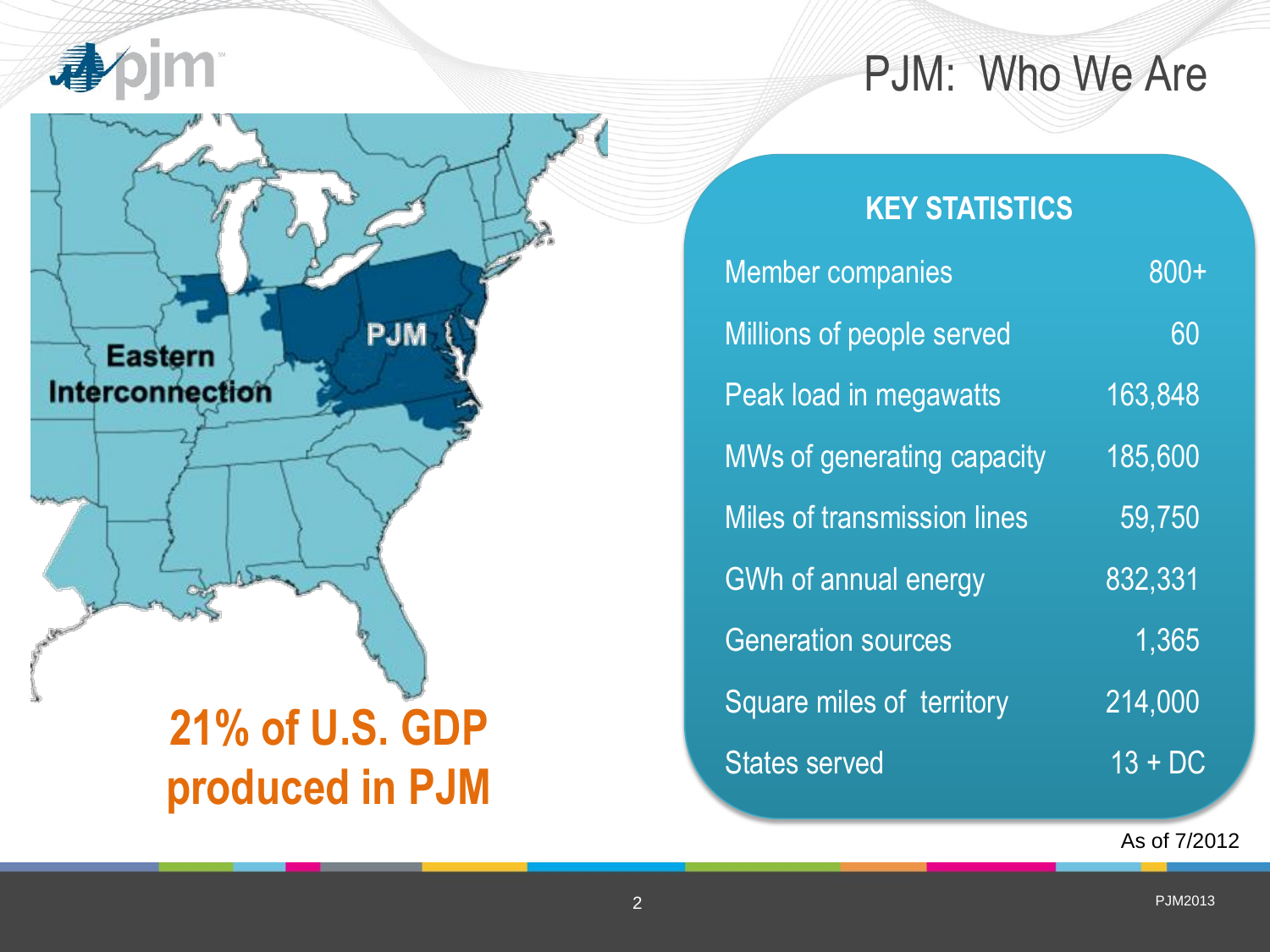# Components of Wholesale Costs: Prioritizing Computational Effort by Contribution to Costs

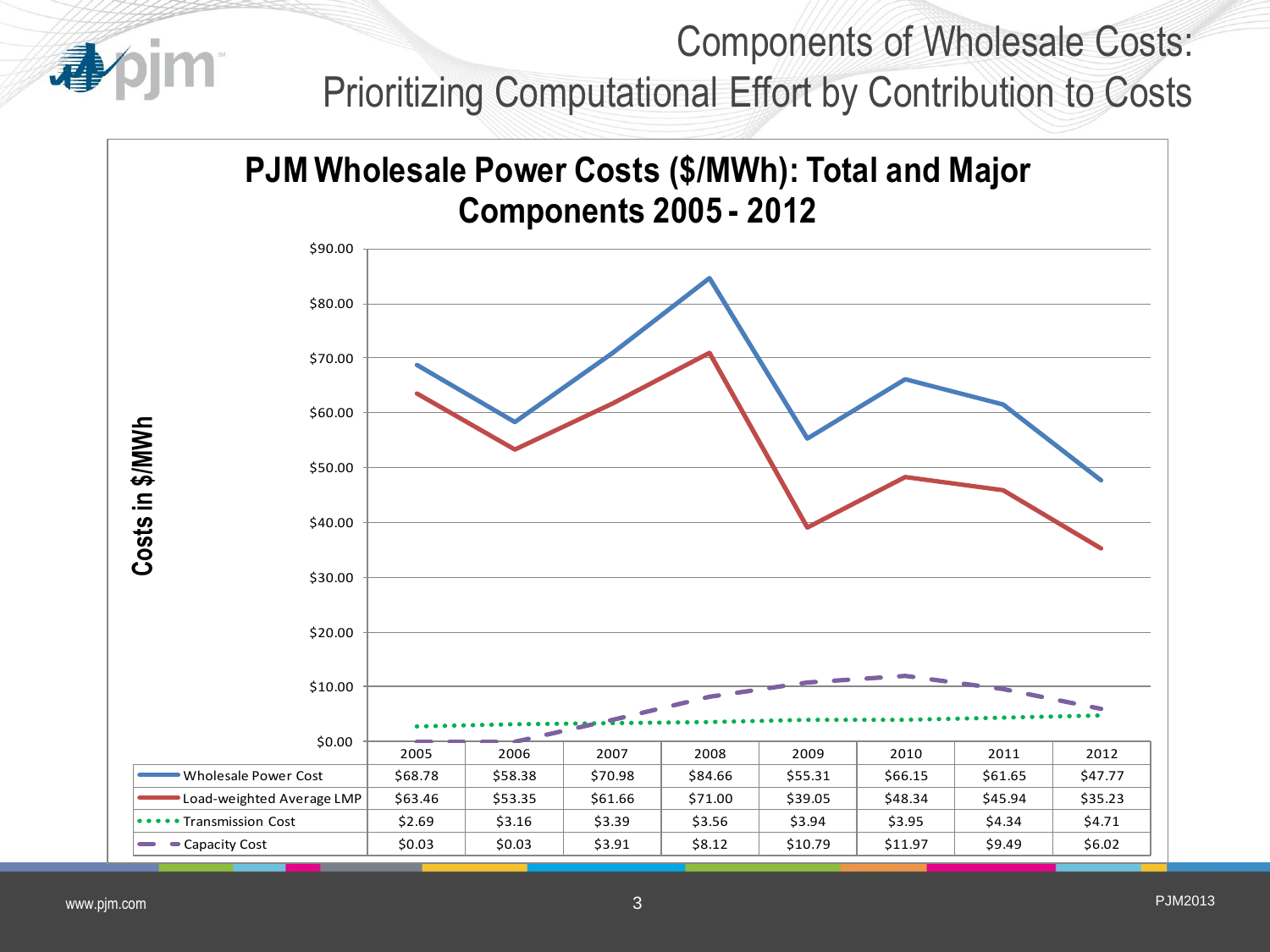

#### Market Evolution…Computational Necessities

# **Evolution of Supply… Happening Now!**

• Traditional resources

*Less flexible*

• Renewable resources

*Intermittent*

• Less capability to provide power grid services

# **Evolution of Demand Slow Adoption of Flexibility**

- Technology enabled flexibility
- Alternative resource growth
- Enhanced capability to provide grid services

### **Market Evolution**

• More "real-time" markets to reward consumer flexibility?

•Development of Forward Demand Response Control **Signals** 

•All this require improvements in optimization and control systems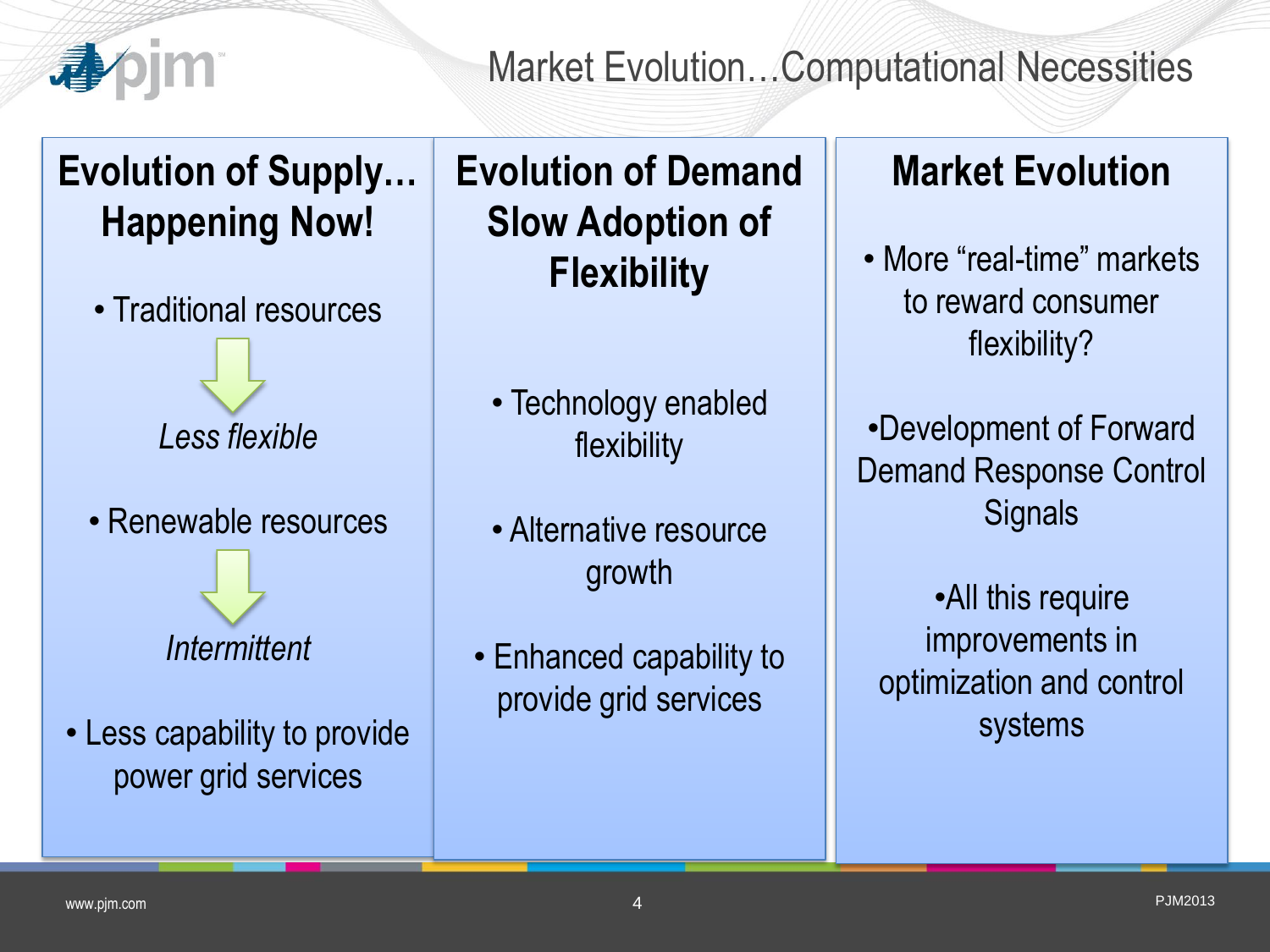

Major Computational Need: Better, Faster MIP Algorithms and Software

- Day-ahead model with increasing non-convexities
- Co-optimization of energy and ancillary services in real-time operation
- Faster run times on FTR auctions, RPM capacity market auctions
- Allow for policy modeling with combined energy and capacity market dynamic interactions on issues affecting RTOs
- May allow for alternative ways to view the transmission planning process
- Find ways of capturing shadow prices on integer constraints to improve pricing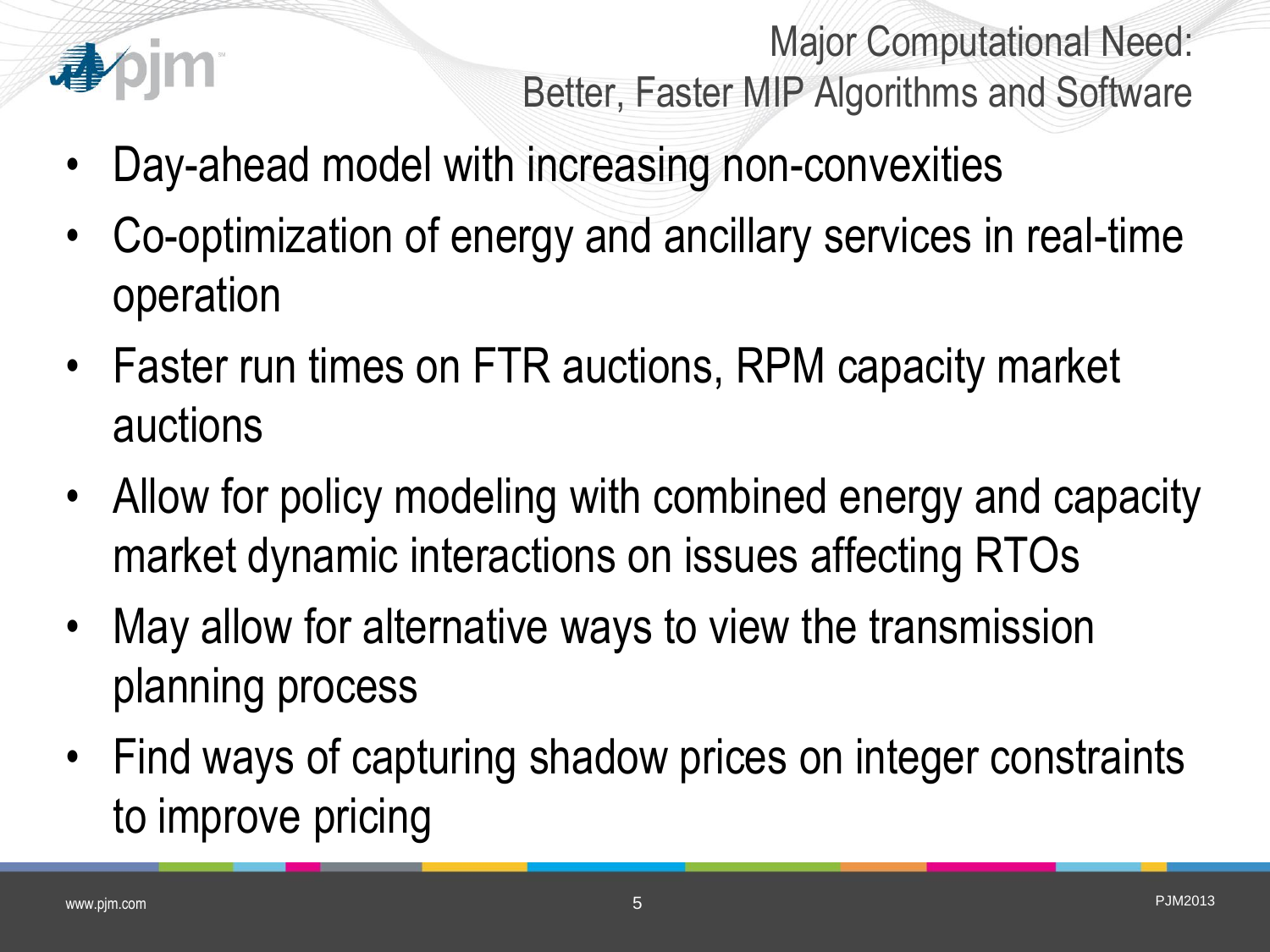

- Day-ahead model
	- SCUC with resource non-convexities (e.g. start-up, min run levels, min run times, min down times, etc)
	- Financial bids in the for of Incs (supply), Decs (demand), and upto congestion
	- Increasing use of non-convex up-to product (approximately 100,000 transactions per day)
	- Only a 4 hour window in which to solve the problem
- Computational Need: Even faster dynamic MIP algorithms that permit increasing non-convexities to be handled without resorting to short-cuts
	- E.g. proposals to limit up to transactions to ease computational burden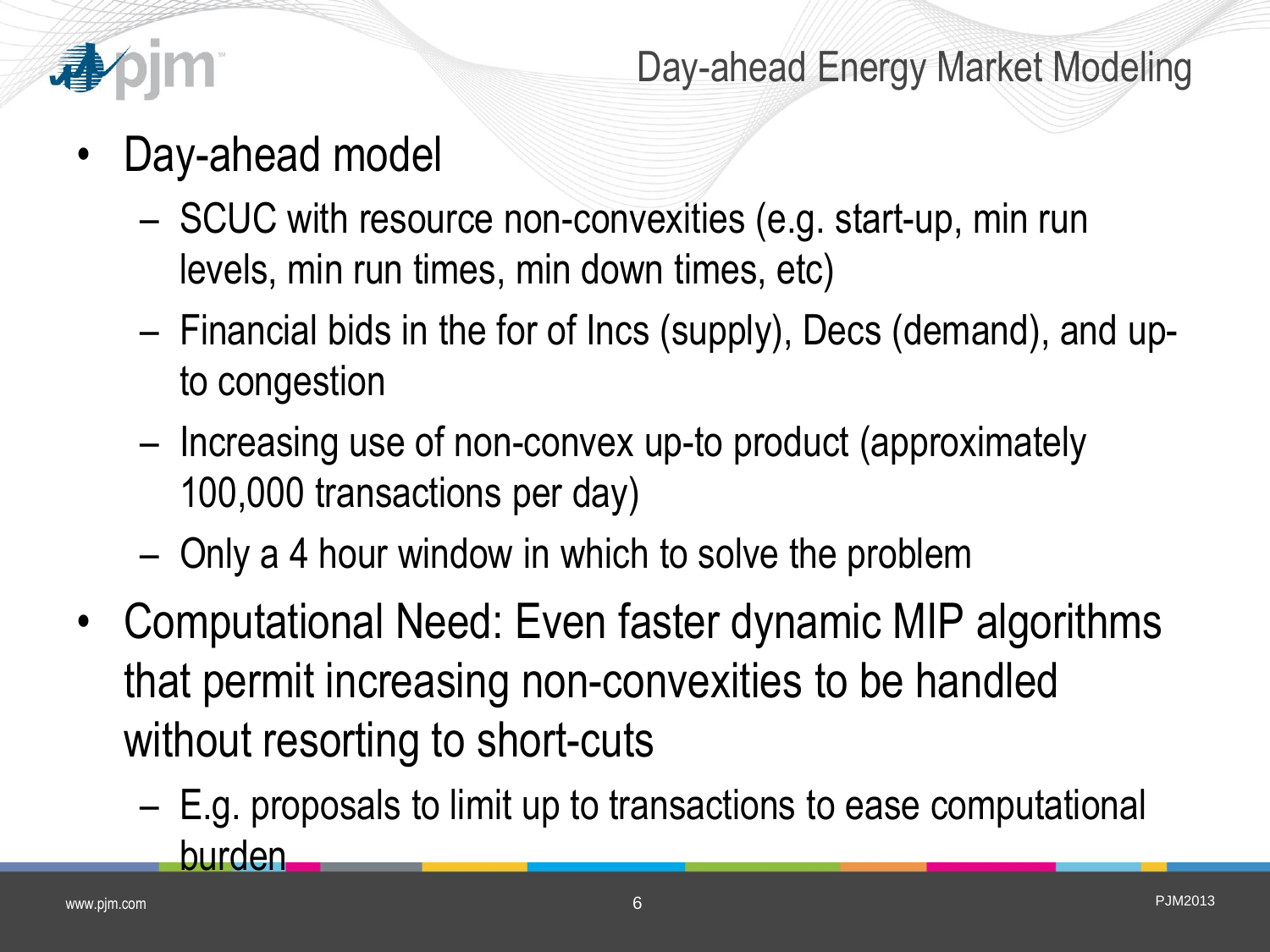

#### PJM Up-To Transactions

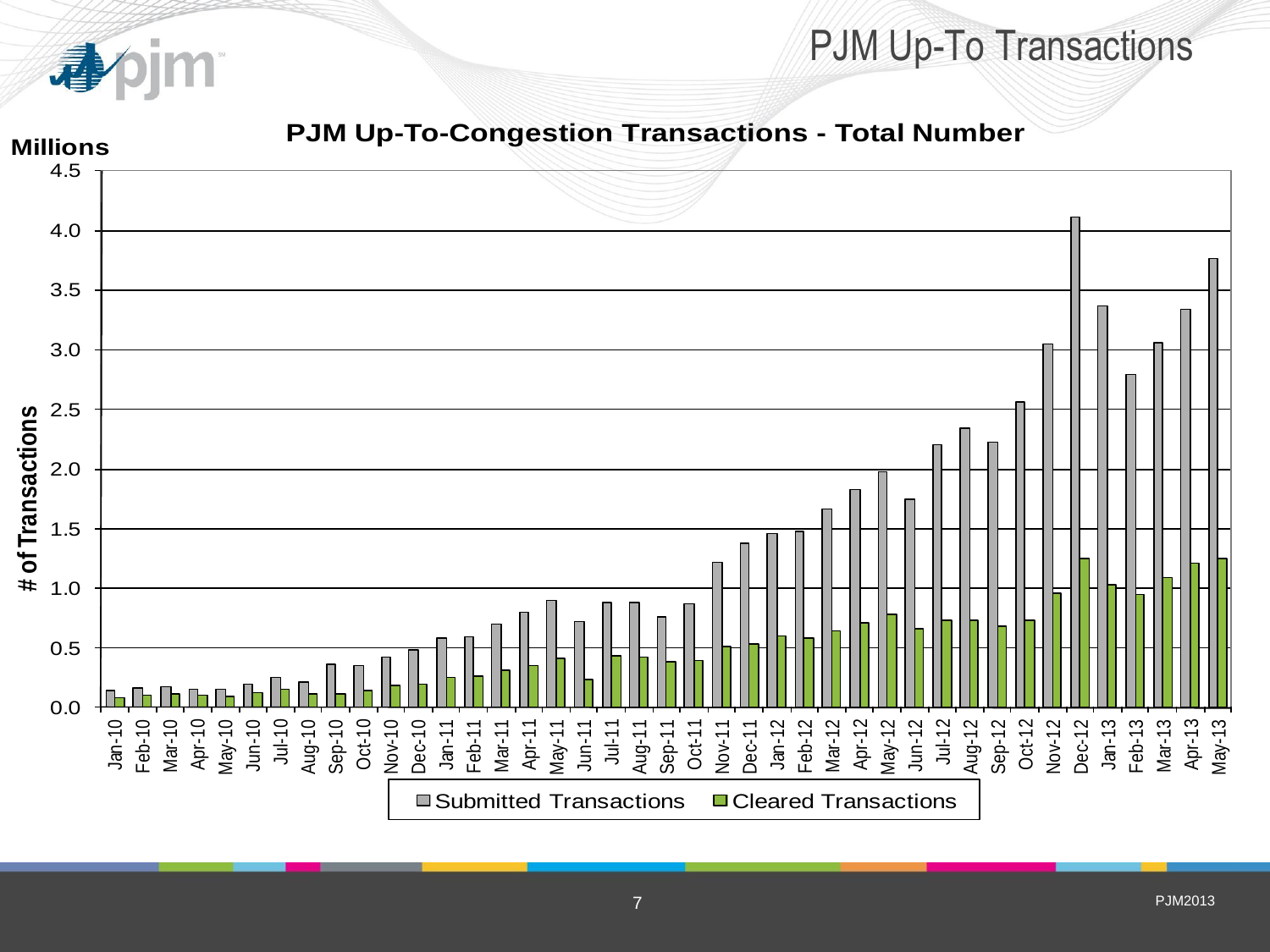

#### PJM Up-To Transactions

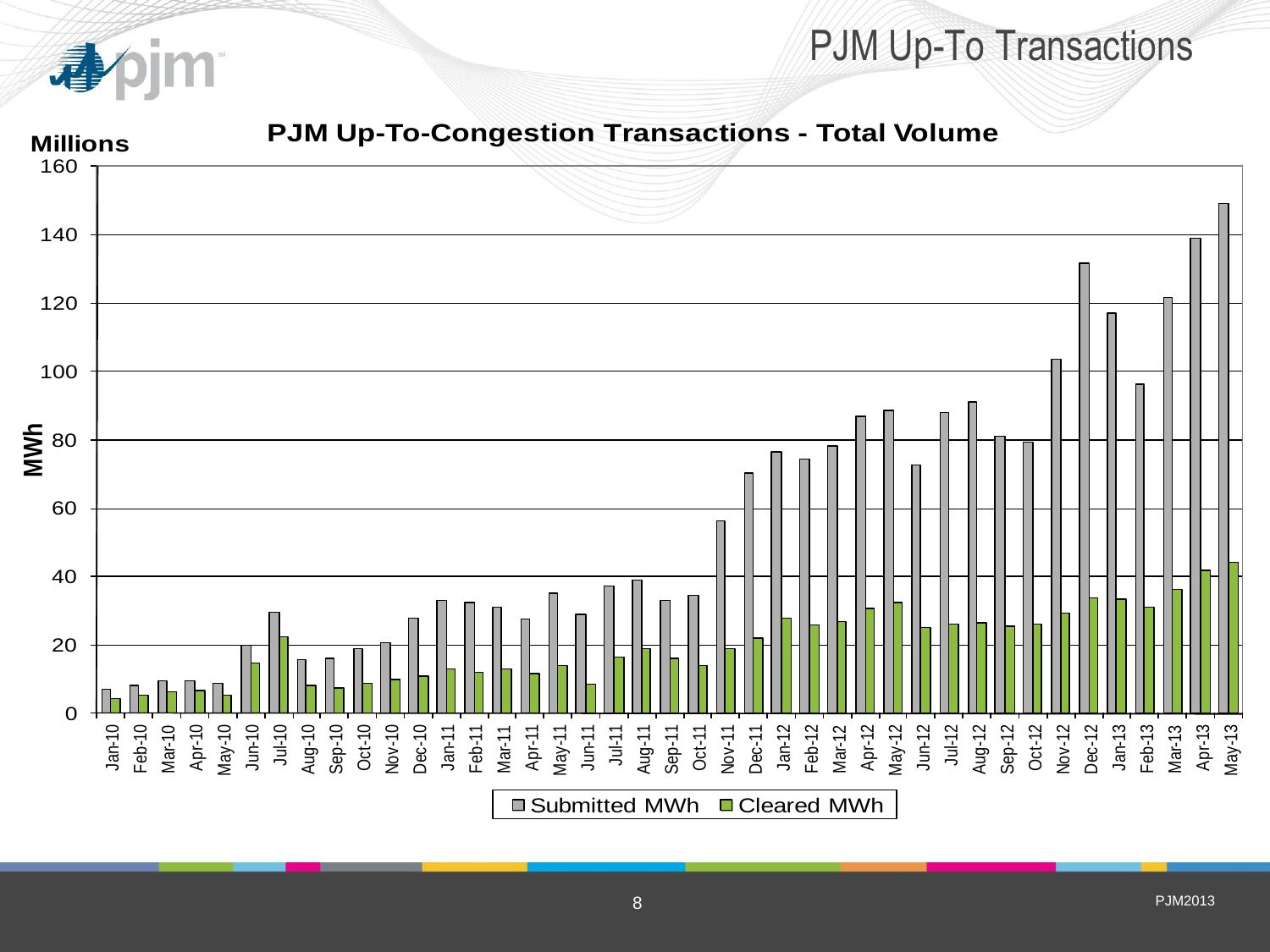

- Co-optimization of Energy and Ancillary Services
	- Implemented October 1, 2012 in response to Order 719
	- Concurrent implementation of performance based Regulation and Frequency Response
	- Look-ahead (IT SCED) also implemented looking out up to 2 hours to commit CTs
- Computational Need: Even faster dynamic MIP algorithms that tie together 5 min co-optimization and IT SCED
	- Allows for smoother transitions over time especially with implementation of operating reserve demand curve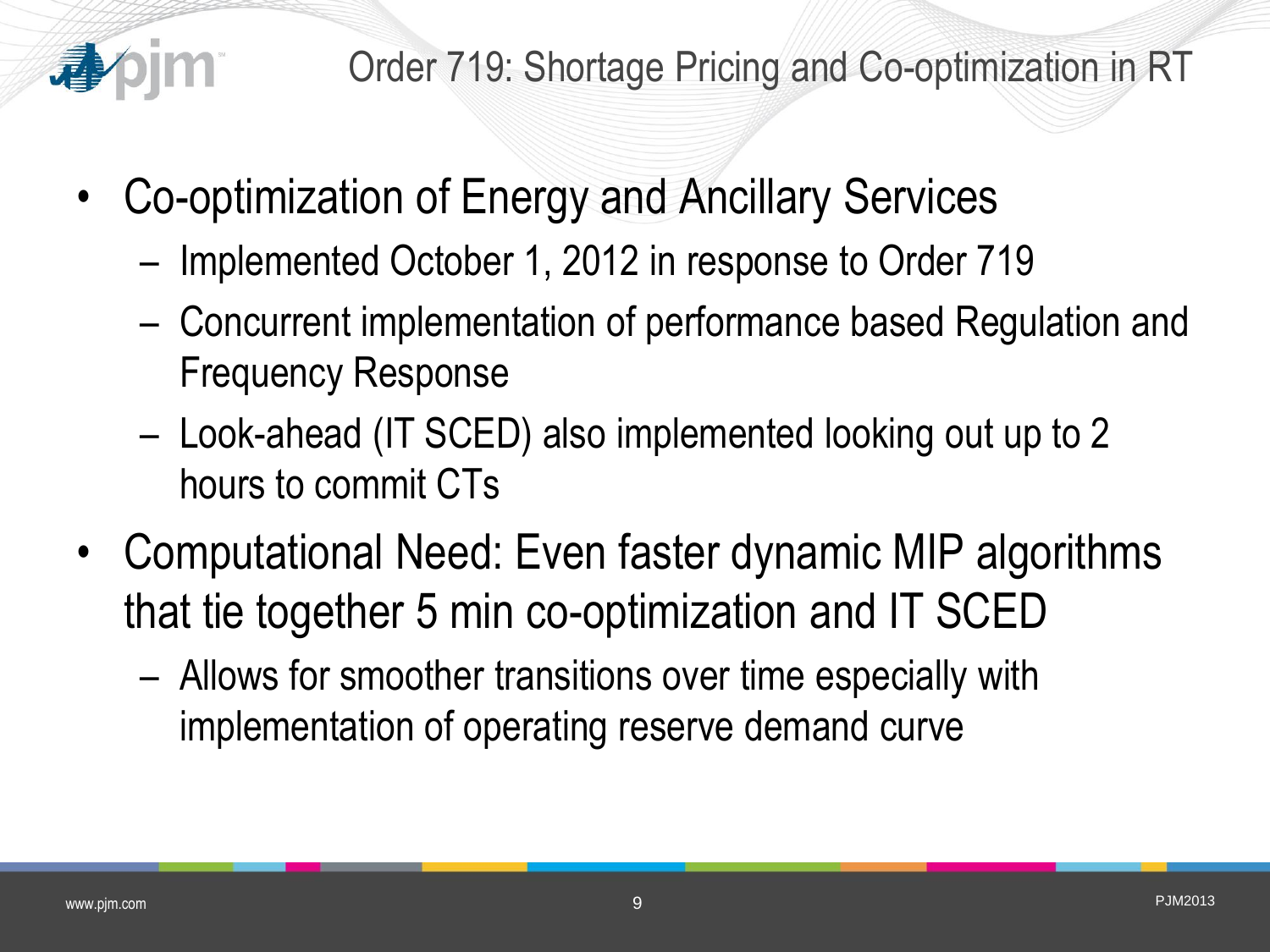

FTR Auctions

# • FTRs

- Define a source and sink pair and number of MW
- Require simultaneous feasibility
- Millions of offers per auction (monthly, quarterly, and planning year
- Recent advances in MIP algorithms have reduced solution times, but more can be done
	- Monthly cases solve in 8 hours
	- Quarterly in 24 hours, was 48 hours not long ago
	- Planning Year…days to solve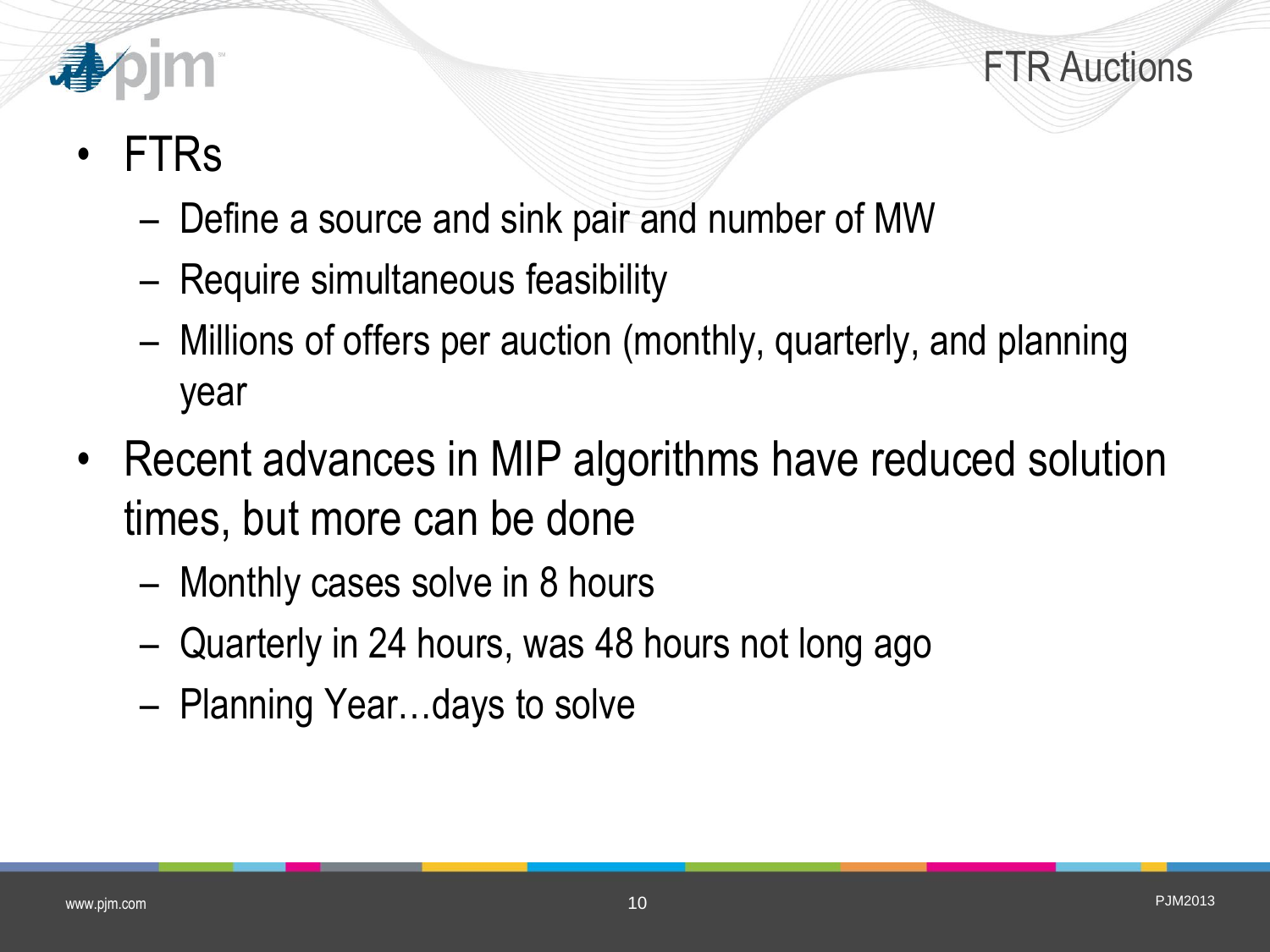

- Optimization with nested parent/child locations
	- Coupled offers from Demand Resources for three types of services (Annual, Extended Summer, Limited)
	- Credit limited offers
	- "Fill-or-kill" block bids
	- "Fill-or-kill" offers based on new entry pricing treatment
- Computational Need: Even faster dynamic MIP algorithms that can solve this problem
	- Also there is a need for individual rationality checks/constraints that fall out of the algorithm.
	- Getting faster with each BRA, but need to keep up with ever increasing demands for flexibility that are non-convex.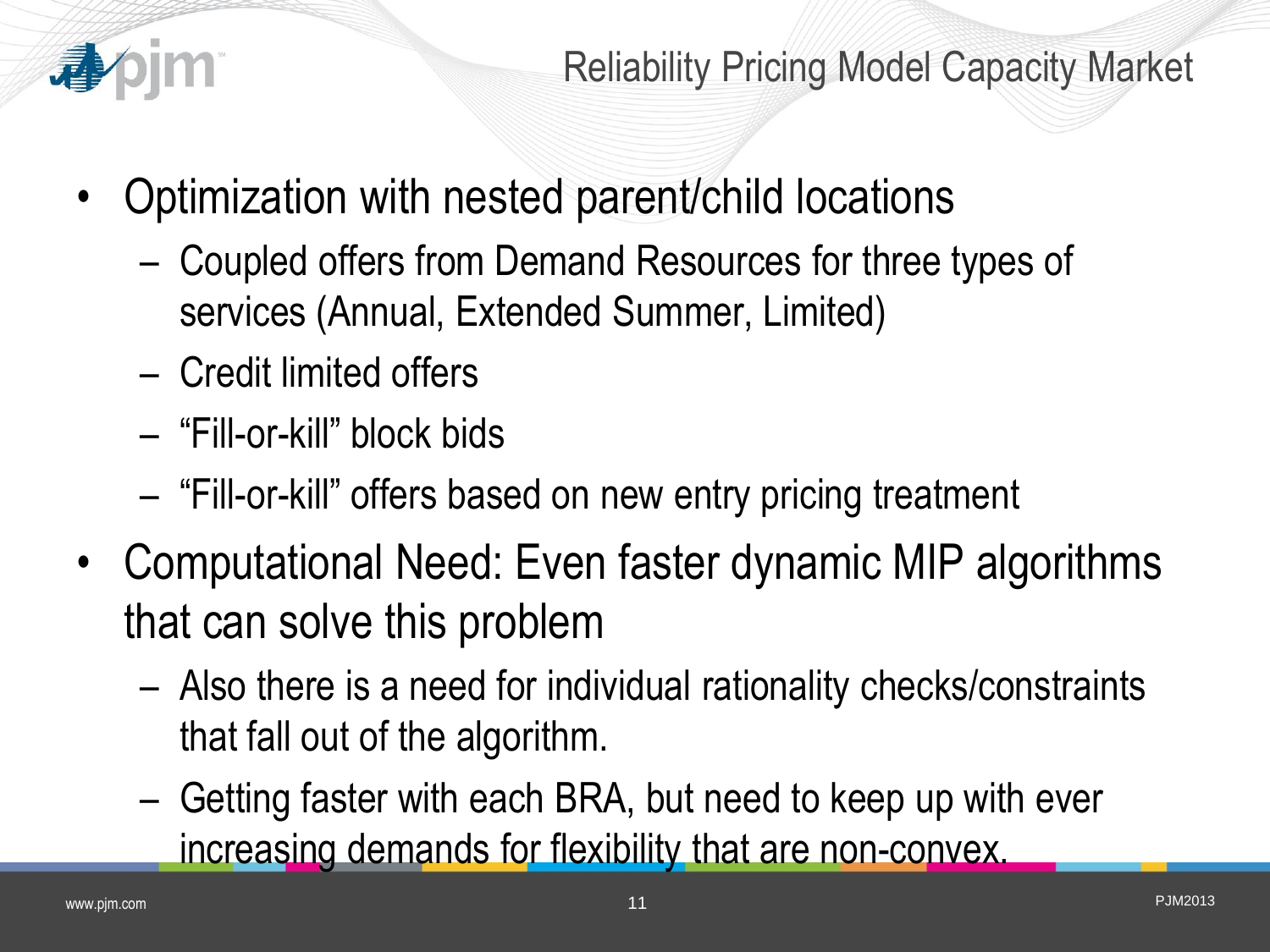



- What are the longer terms effects of various policy and market shifts?
	- Would be great to have models that endogenously determine resource mix, and simulate energy market…
	- …and acknowledge the inherent non-convex decisions on entry, exit, retrofits, operations, account for locations, etc.
- An integrated model of energy and capacity markets that is inter-temporal or dynamic?
	- At its core a large, dynamic MIP
	- Drive for more accurate results/forecasts of the future for policies that are being implemented (e.g. MATS) that linearized, convex models
	- Major database challenge as well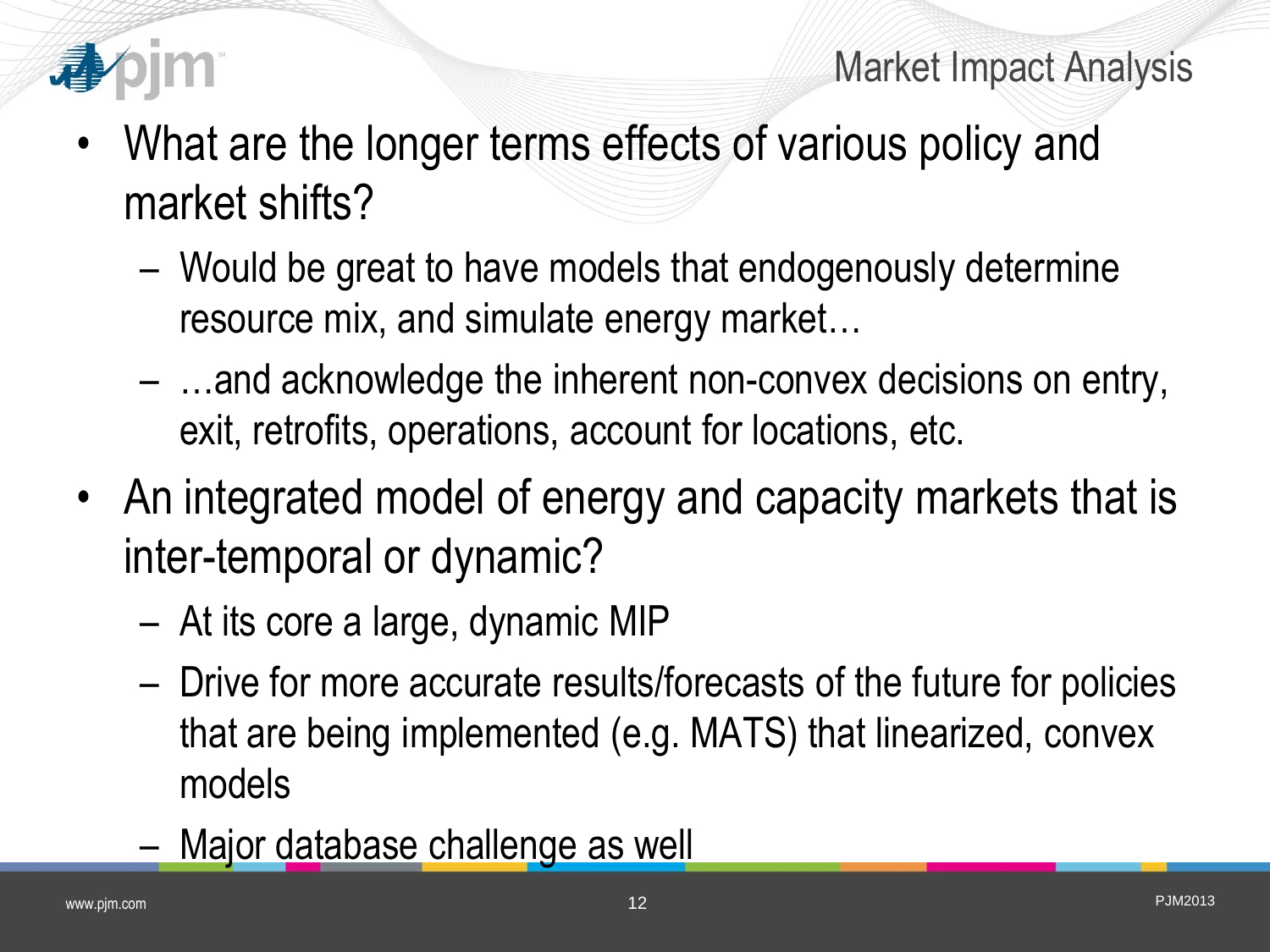

- Planning for public policy and controversy surround cost allocation
	- Today we plan for reliability…have recently accounted for policy impacts on reliability
	- RPS, EPA, major shifts in commodity fuel markets
- New objective: maximize market surplus?...Nice to possibly have, but is it essential?
	- Subject to constraints on reliability, public policy goals and mandates (e.g. RPS, MATS)
	- Choosing discrete transmission projects
	- Could become combinatorially intensive
	- In theory could identify beneficiaries using a monetary metric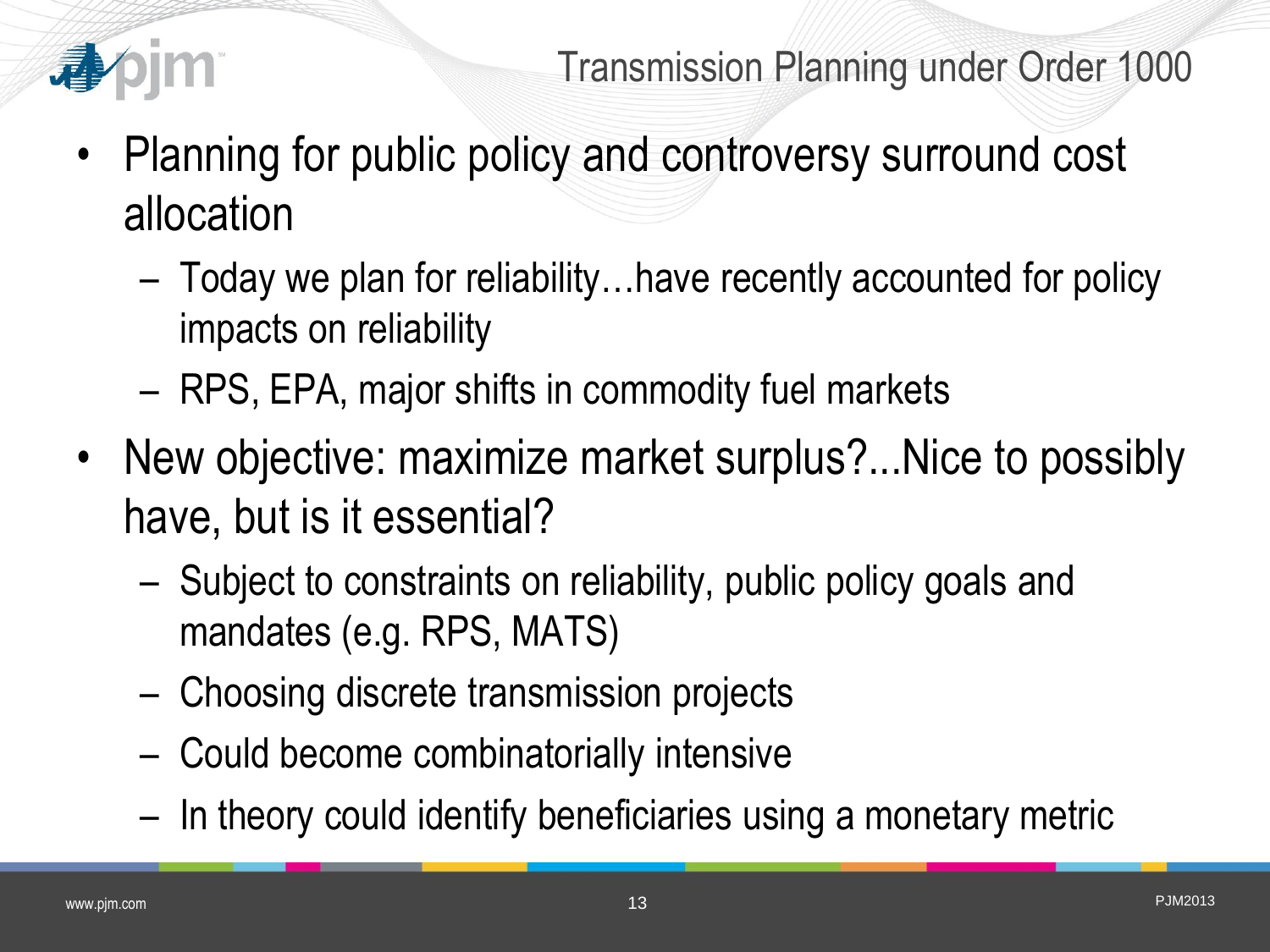

- Do We Need "Better" Stochastic Unit Commitment Models?
- What do stochastic unit commitment models provide that we do not have today?
	- Facilitate renewable resource integration?
	- Can they be solved in sufficiently short times with realistic distribution of outcomes?
	- What is the improvement in accuracy and efficiency of commitments?
	- We handle uncertainty in demand already
	- At the end of the day we still have one set of commitments that are likely "not optimal" in any case that we will need to manage in RT
	- We have a hard time solving deterministic SCUC models in the time allotted, why do we want to increase the degree of difficulty?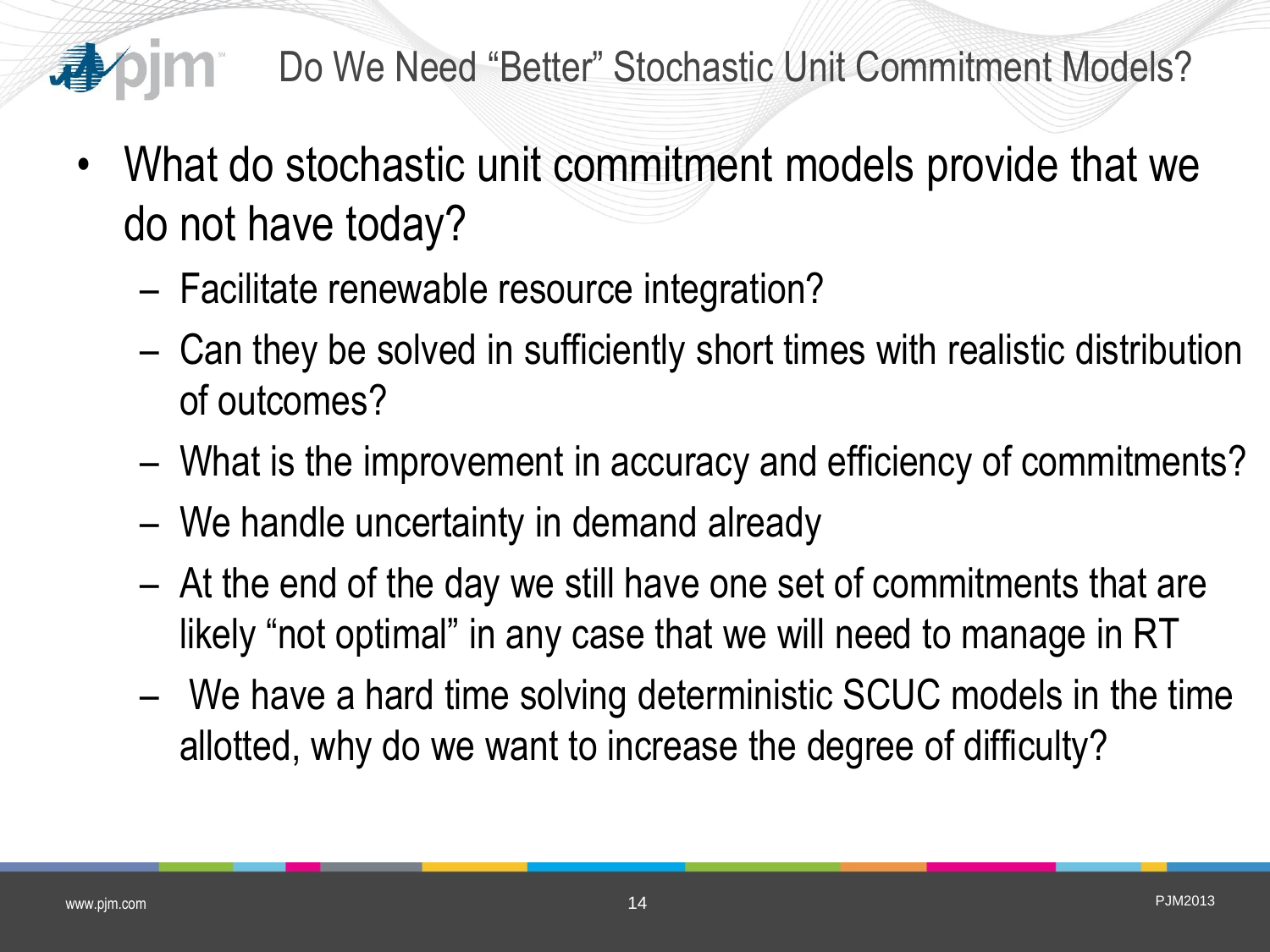

- Day-ahead and Real-time market construct today
	- Two-settlement system with allocation of uplift charges provides incentives to schedule accurately
	- Use wind forecasting with updates as we do with load
	- Can commit CTs in real-time
	- Price Responsive Demand (PRD) with known bids can offset intermittent resource uncertainty in theory
	- Can deploy reserves in extreme cases
	- We have shortage/scarcity pricing and negative prices in most RTOs to handle both extremes that may happen with wind